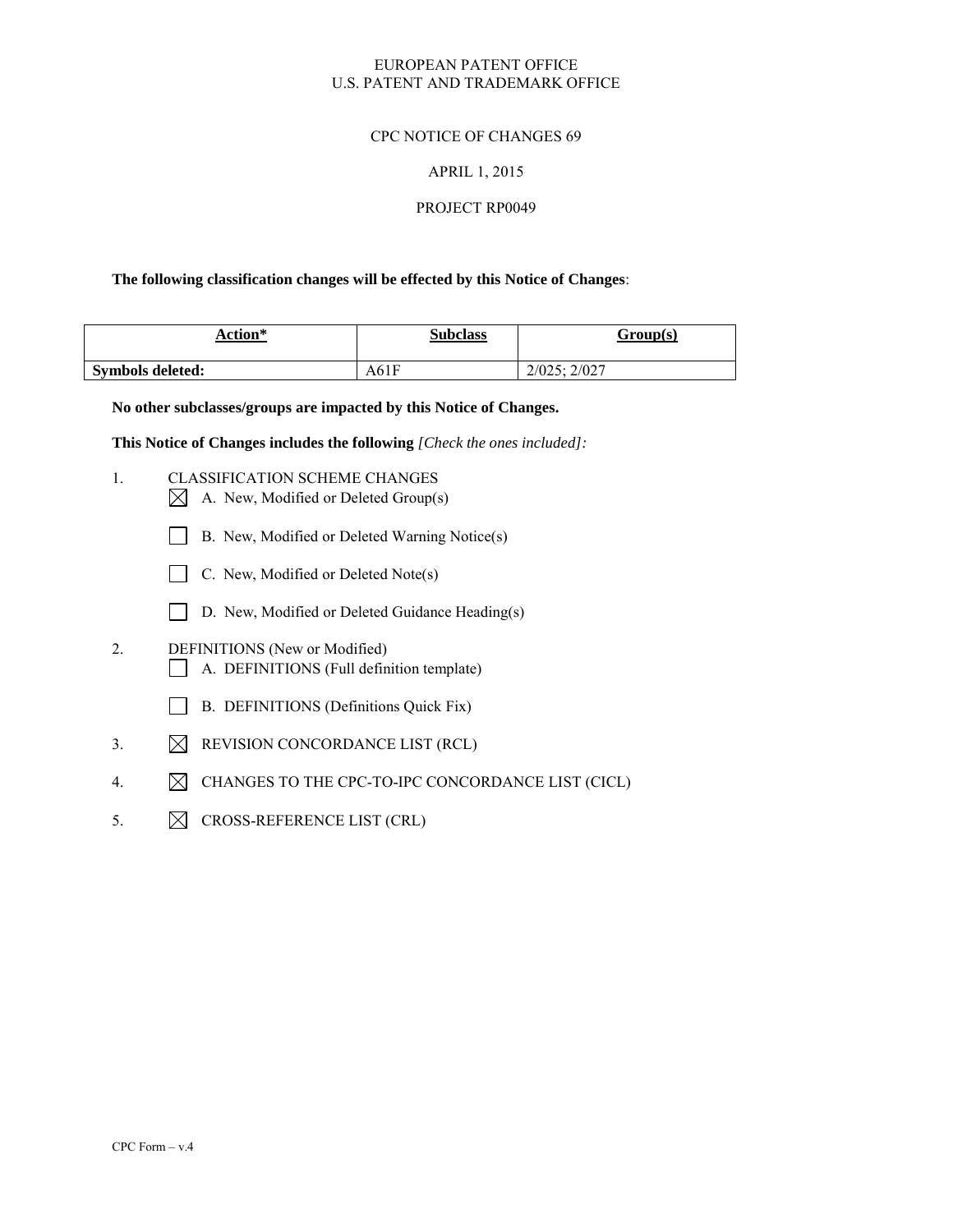## APRIL 1, 2015

### PROJECT RP0049

### 1. CLASSIFICATION SCHEME CHANGES

### A. New, Modified or Deleted Group(s)

#### **SUBCLASS A61F – Filters implantable into blood vessels; Prostheses**

| Type* | <b>Symbol</b> | Indent<br>Level<br>Number<br>of dots<br>(e.g. 0, 1, | <b>Title</b><br>(new or modified)<br>"CPC only" text should normally be<br>enclosed in {curly brackets}**                                                    | <b>Transferred to</b> "                                                 |
|-------|---------------|-----------------------------------------------------|--------------------------------------------------------------------------------------------------------------------------------------------------------------|-------------------------------------------------------------------------|
| U     | A61F2/022     | $\overline{2}$                                      | Artificial gland structures using bioreactors<br>(hemodialysis A61M 1/16; hemofiltration<br>A61M 1/34; other extracorporeal blood<br>treatment A61M $1/36$ } |                                                                         |
| D     | A61F2/025     | $\mathcal{D}_{\mathcal{L}}$                         |                                                                                                                                                              | <administrative to<br="" transfer="">A61F2250/0001</administrative>     |
| D     | A61F2/027     | 3                                                   |                                                                                                                                                              | <administrative to<br="" transfer="">A61F2250/0002&gt;</administrative> |

\*N = new entries where reclassification into entries is involved; C = entries with modified file scope where reclassification of documents from the entries is involved;  $Q =$  new entries which are firstly populated with documents via administrative transfers from deleted (D) entries. Afterwards, the transferred documents into the Q entry will either stay or be moved to more appropriate entries, as determined by intellectual reclassification; E= existing entries with enlarged file scope, which receive documents from C or D entries, e.g. when a limiting reference is removed from the entry title; M = entries with no change to the file scope (no reclassification);  $D =$  deleted entries;  $F =$  frozen entries will be deleted once reclassification of documents from the entries is completed;  $U =$  entries that are unchanged.

- \*\*No {curly brackets} are used for titles in CPC only subclasses, e.g. C12Y, A23Y; 2000 series symbol titles of groups found at the end of schemes (orthogonal codes); or the Y section titles. The {curly brackets} are used for 2000 series symbol titles found interspersed throughout the main trunk schemes (breakdown codes).
- For U groups, the minimum requirement is to include the U group located immediately prior to the N group or N group array, in order to show the N group hierarchy and improve the readability and understanding of the scheme. Always include the symbol, indent level and title of the U group in the table above.
- All entry types should be included in the scheme changes table above for better understanding of the overall scheme change picture. Symbol, indent level, and title are required for all types except "D" which requires only a symbol.
- $#$ "Transferred to" column must be completed for all C, D, F, and Q type entries. F groups will be deleted once reclassification is completed.
- When multiple symbols are included in the "Transferred to" column, avoid using ranges of symbols in order to be as precise as possible.
- For administrative transfer of documents, the following text should be used: "< administrative transfer to XX>" or ">
"<administrative transfer to XX and YY simultaneously>" when administrative transfer of the same documents is to more than one place.
- Administrative transfer to main trunk groups is assumed to be "invention information", unless otherwise indicated, and to 2000 series groups is assumed to be "additional information".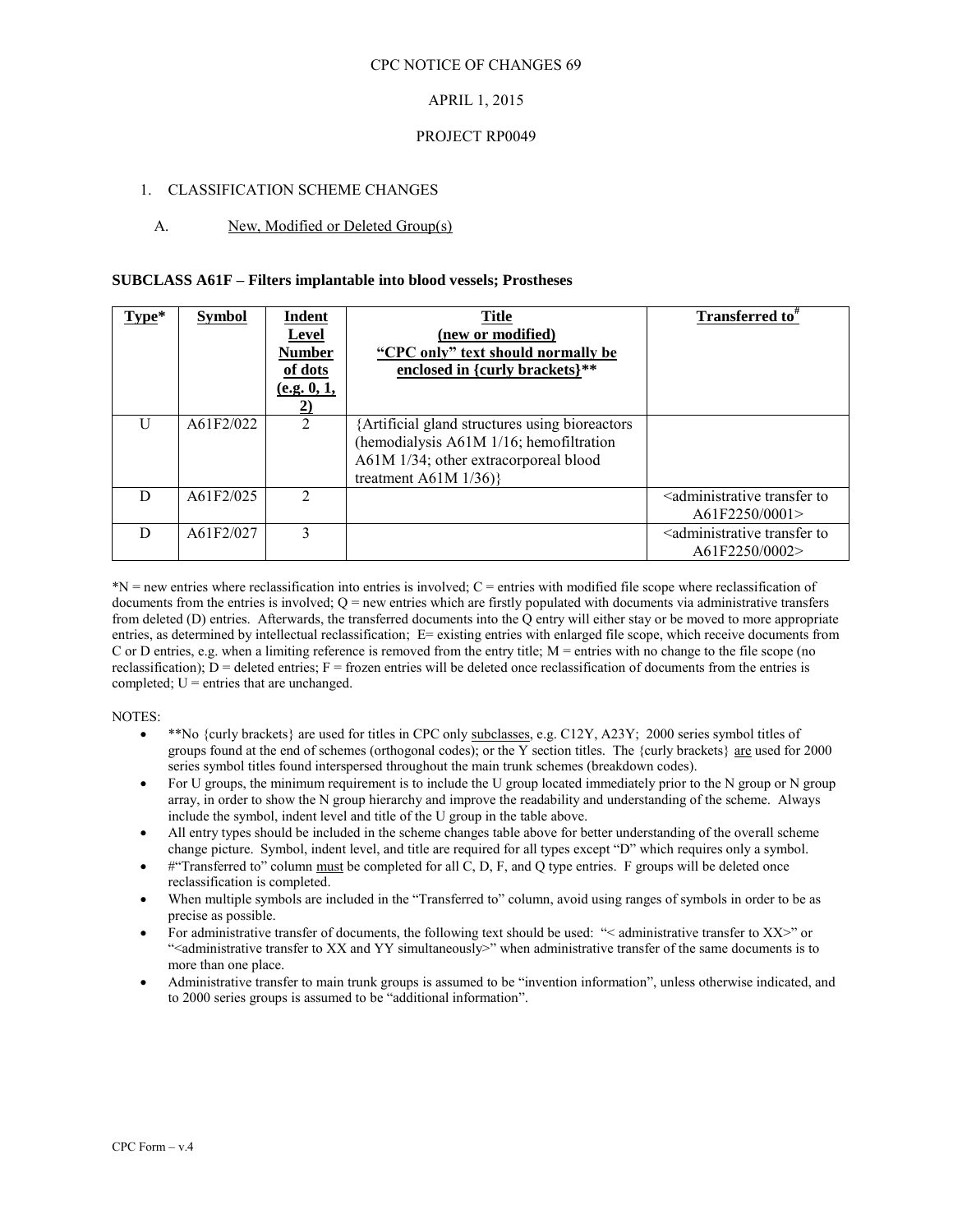### CPC NOTICE OF CHANGES 69

## APRIL 1, 2015

### PROJECT RP0049

# 3. REVISION CONCORDANCE LIST (RCL)

| Type* | From CPC Symbol (existing) | To CPC Symbol(s)                                                        |
|-------|----------------------------|-------------------------------------------------------------------------|
|       | A61F2/025                  | <administrative to<br="" transfer="">A61F2250/0001&gt;</administrative> |
|       | A61F2/027                  | <administrative to<br="" transfer="">A61F2250/0002&gt;</administrative> |

 $^*$ C = entries with modified file scope where reclassification of documents from the entries is involved; Q = new entries which are firstly populated with documents via administrative transfers from deleted (D) entries. Afterwards, the transferred documents into the Q entry will either stay or be moved to more appropriate entries, as determined by intellectual reclassification;  $D =$ deleted entries.

- $\bullet$  Only C, D, and Q type entries are included in the table above.
- When multiple symbols are included in the "To" column, avoid using ranges of symbols in order to be as precise as possible.
- For administrative transfer of documents, the following text should be used: "< administrative transfer to XX>" or "<administrative transfer to XX and YY simultaneously>" when administrative transfer of the same documents is to more than one place.
- Administrative transfer to main trunk groups is assumed to be "invention information", unless otherwise indicated, and to 2000 series groups is assumed to be "additional information".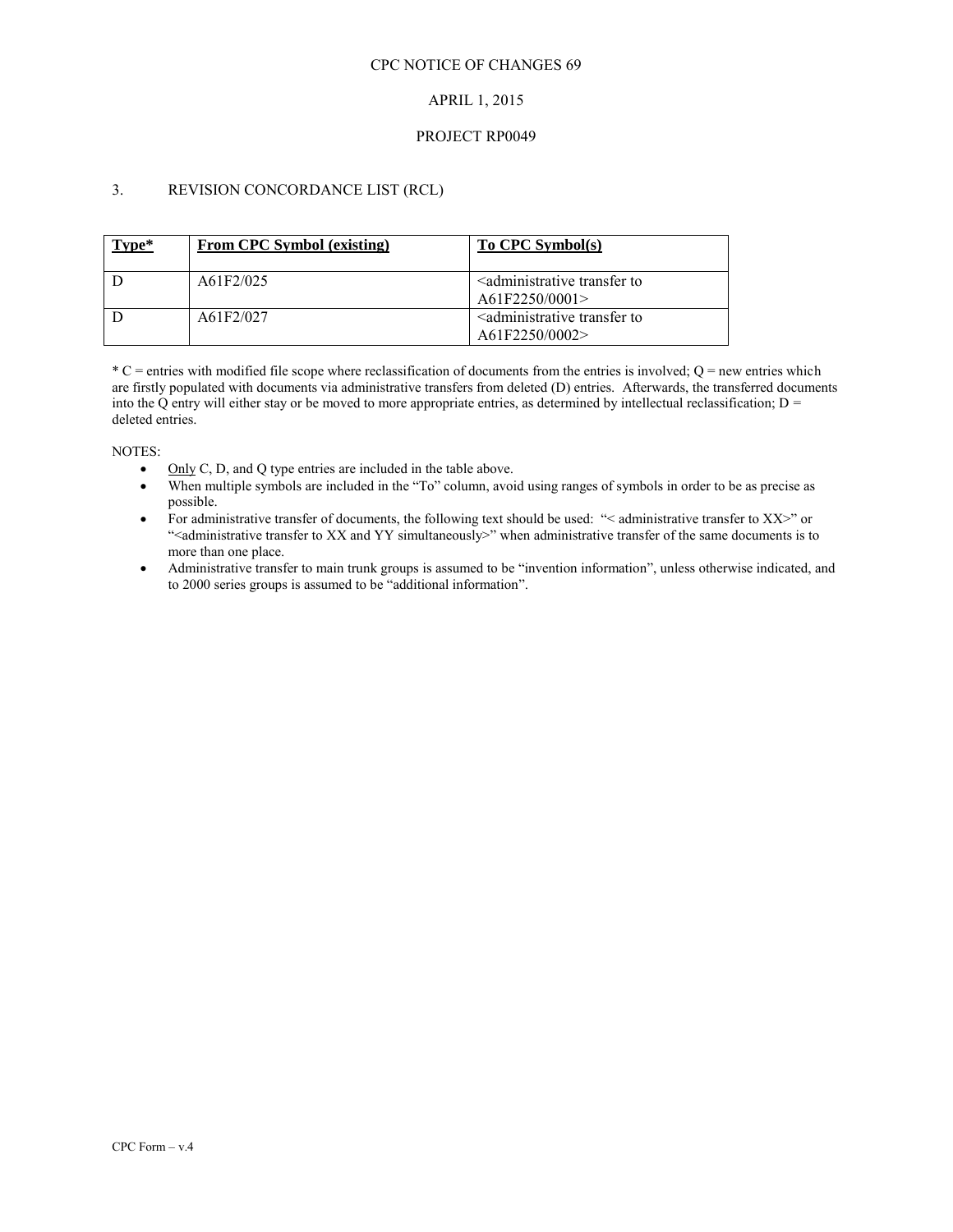### CPC NOTICE OF CHANGES 69

## APRIL 1, 2015

### PROJECT RP0049

# 4. CHANGES TO THE CPC-TO-IPC CONCORDANCE LIST (CICL)

| CPC       | $IPC$    | Action*        |
|-----------|----------|----------------|
| A61F2/025 | A61F2/02 | delete CPC/IPC |
| A61F2/027 | A61F2/02 | delete CPC/IPC |

\*Action column:

- For an (N) or (Q) entry, provide an IPC symbol and complete the Action column with "NEW."
- For an existing CPC main trunk entry or indexing entry where the existing IPC symbol needs to be changed, provide an updated IPC symbol and complete the Action column with "UPDATED."
- For a (D) CPC entry or indexing entry complete the Action column with "DELETE." IPC symbol does not need to be included in the IPC column.
- For an (N) 2000 series CPC entry which is positioned within the main trunk scheme (breakdown code) provide an IPC symbol and complete the action column with "NEW".
- For an (N) 2000 series CPC entry positioned at the end of the CPC scheme (orthogonal code), with no IPC equivalent, complete the IPC column with "CPCONLY" and complete the action column with "NEW".

- F symbols are not included in the CICL table above.
- E and M symbols are not included in the CICL table above unless a change to the existing IPC is desired.